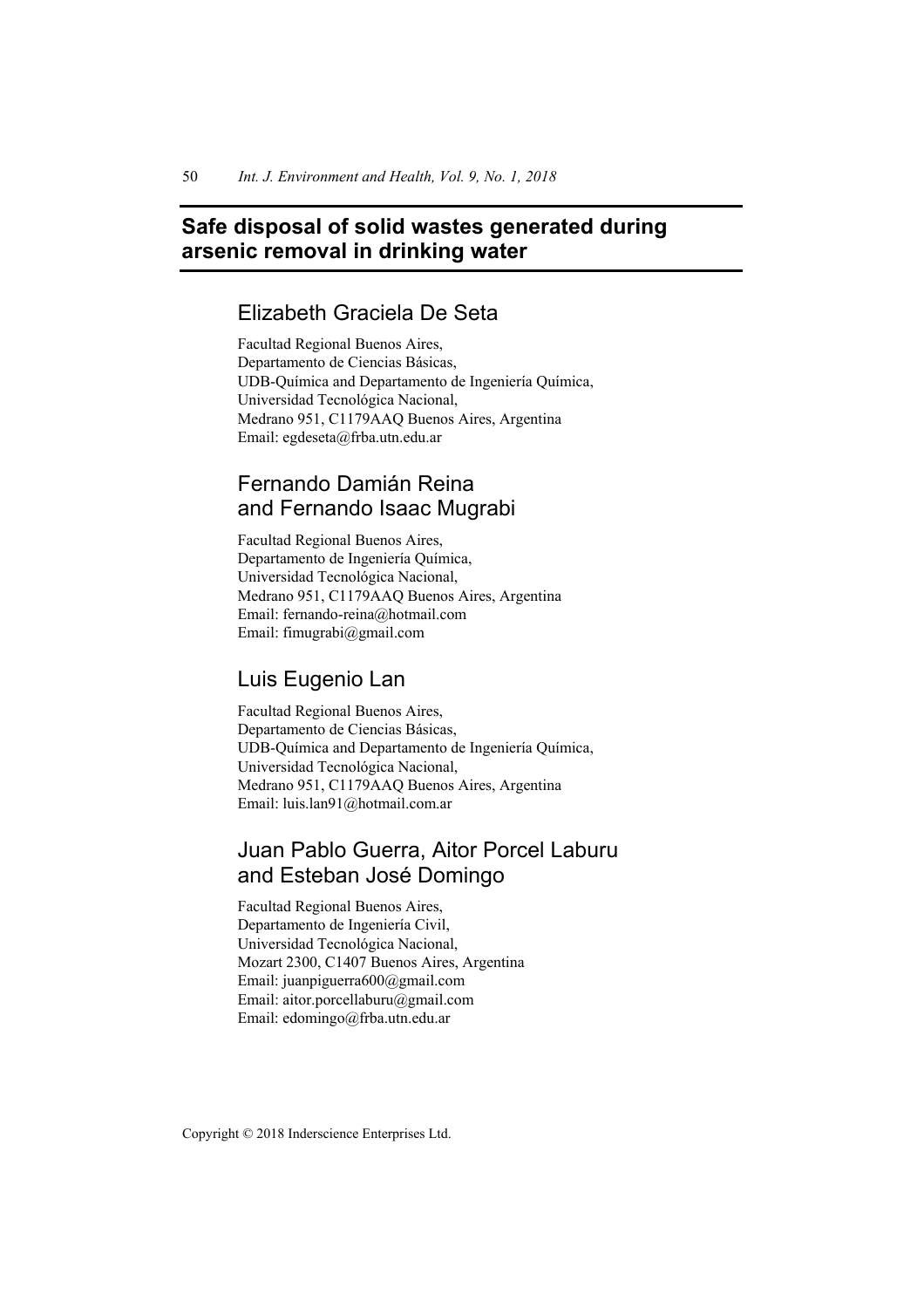## Jorge Martín Meichtry\*

Facultad Regional Buenos Aires, Departamento de Ingeniería Química, Universidad Tecnológica Nacional, Medrano 951, C1179AAQ Buenos Aires, Argentina Email: martinjmyque@gmail.com \*Corresponding author

**Abstract:** Wastes generated during the treatment of water containing arsenic were mixed with Portland cement in  $3:1$  volume ratio, respectively, to produce mortars that were then used to manufacture monolithic bricks. Two different wastes, containing  $1.0 \times 10^3$  and  $2.0 \times 10^3$  mg As per kg of dried waste, were generated in experiments of aqueous trivalent arsenic  $([As(III)] = 50$  mg L<sup>-1</sup>) removal in columns filled with a mixture of zero-valent iron and sand  $(1\% \text{, w/w of } ZVI)$ . The mechanical tests indicated that the wastecontaining bricks showed a decrease in the compression tests, while no significant differences were found in the flexural tests. Studies on arsenic leaching indicated that, in normal conditions, the amount of released arsenic is not significant, as extreme conditions are required to exceed the maximum allowable limit for non-hazardous waste. Even though the quality of the resulting mortar is lower, it is still well suited to make bricks for use in the construction of foundations or for final disposal in landfills.

**Keywords:** safe disposal; solid wastes; ZVI; zero-valent iron; arsenic removal; drinking water treatment; stabilisation/solidification; Portland cements mortars; arsenic leachates.

**Reference** to this paper should be made as follows: De Seta, E.G., Reina, F.D., Mugrabi, F.I., Lan, L.E., Guerra, J.P., Laburu, A.P., Domingo, E.J. and Meichtry, J.M. (2018) 'Safe disposal of solid wastes generated during arsenic removal in drinking water', *Int. J. Environment and Health*, Vol. 9, No. 1, pp.50–65.

**Biographical notes:** Elizabeth Graciela De Seta holds a Master's in Environmental Management and Auditing, specialising in Waste Management. She is a Chemical Engineer and an Associate Professor at the National Technological University, she teaches general chemistry courses. Her research focuses on the treatment of water, wastewater and contaminated solid waste. She published four papers in international peer-reviewed journals and several book chapters.

Fernando Damián Reina is a Pharmaceutical Chemist, specialised in analytical chemistry. He is a Professor of Analytical and Applied Analytical Chemistry at National Technological University, Buenos Aires Faculty. As Head of Laboratory, he works in the area of arsenic presence in water contamination and bioremediation of soils contaminated with hydrocarbons. He has published several papers and book chapters.

Fernando Isaac Mugrabi is a Chemical Engineer and Lessons Assistant in Organic Chemistry at National Technological University, Buenos Aires Faculty. He has been working in the field of arsenic removal from groundwater for more than five years, and in this field he has several presentations in national and international congresses.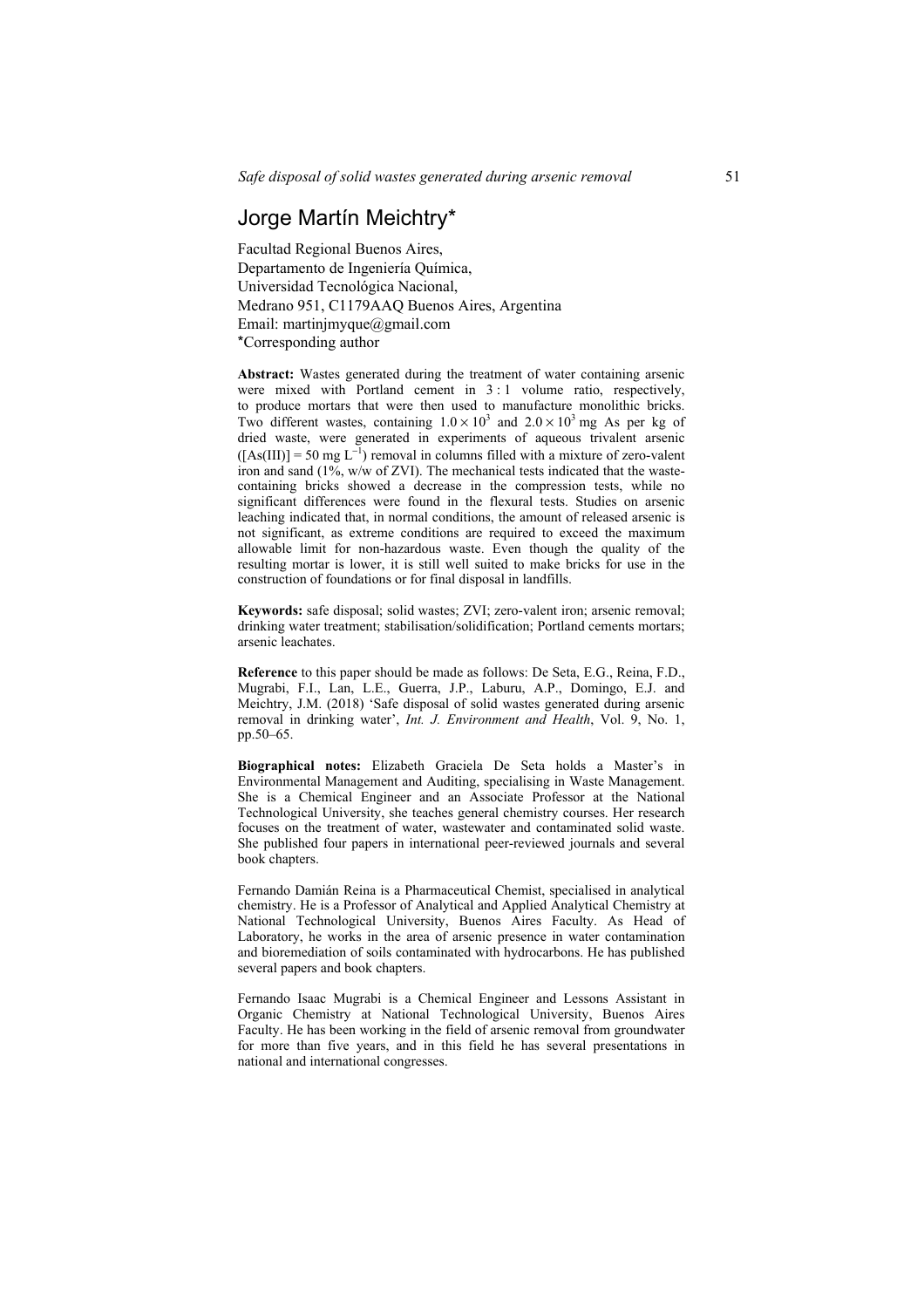Luis Eugenio Lan is a Chemical Engineer and Lessons Assistant in General Chemistry at National Technological University, Buenos Aires Faculty. His research focuses in the field of water pollutant treatment by zero-valent iron and electrocoagulation. He has several presentations in national and international congresses.

Juan Pablo Guerra is a student of Civil Engineering at National Technological University, Buenos Aires Faculty. He has been working in the field of safe disposal of arsenic removal wastes for three years, and in this field, they have several presentations in national and international congresses.

Aitor Porcel Laburu is a student of Civil Engineering at National Technological University, Buenos Aires Faculty. He has been working in the field of safe disposal of arsenic removal wastes for three years, and in this field, they have several presentations in national and international congresses.

Esteban José Domingo is a Building Engineer and full at National Technological University, Buenos Aires Faculty, where he teaches Civil Engineering I and II. He has worked in the Argentinian National Service of drinking water. He has been a Director of the arsenic removal projects of the Faculty for more than six years, and has several publications in the field of arsenic removal from water.

Jorge Martín Meichtry holds a PhD in Engineering. He is an Assistant Professor at the National Technological University where he teaches Physical Chemistry and effluents physical–chemical treatments courses. His research interests focus on the treatment of water, soil and air pollutants by advanced processes such as heterogeneous photocatalysis and the use of nanoparticulated iron materials, environmental pollution, site remediation and the developments of low-cost water purification systems. He published more than 20 papers in international peer-reviewed journals, two books and several book chapters.

This paper is a revised and expanded version of a paper entitled 'Disposición final segura para los residuos sólidos generados durante la remoción de arsénico en agua potable' presented at *AA2015, II Congreso Internacional de Ciencia y Tecnología Ambiental and II Congreso Nacional de la Sociedad Argentina de Ciencia y Tecnología Ambiental*, Buenos Aires, Argentina, 1–4 December, 2015.

## **1 Introduction**

The consumption of arsenic-containing water is related with the occurrence of arsenicosis, a pathology that involves skin disorders such as dermatosis and keratosis, among others, ending sometimes in skin, lung, bladder, kidney and/or liver cancer, among others (Bardach et al., 2015). For this reason, the World Health Organization (WHO, 2008) has established a guideline concentration of 10  $\mu$ g L<sup>-1</sup> for total arsenic in drinking water; with this value, an estimated 226 million person are exposed around the world (Smedley and Kinniburgh, 2013). In Argentina, around 4 million inhabitants (Bardach et al., 2015), accounting almost 10% of the total population, are at risk for drinking groundwater naturally containing arsenic in amounts exceeding the 10  $\mu$ g L<sup>-1</sup> guideline value set be the Argentine Food Code in 2007 (CAA, 2007). This stringent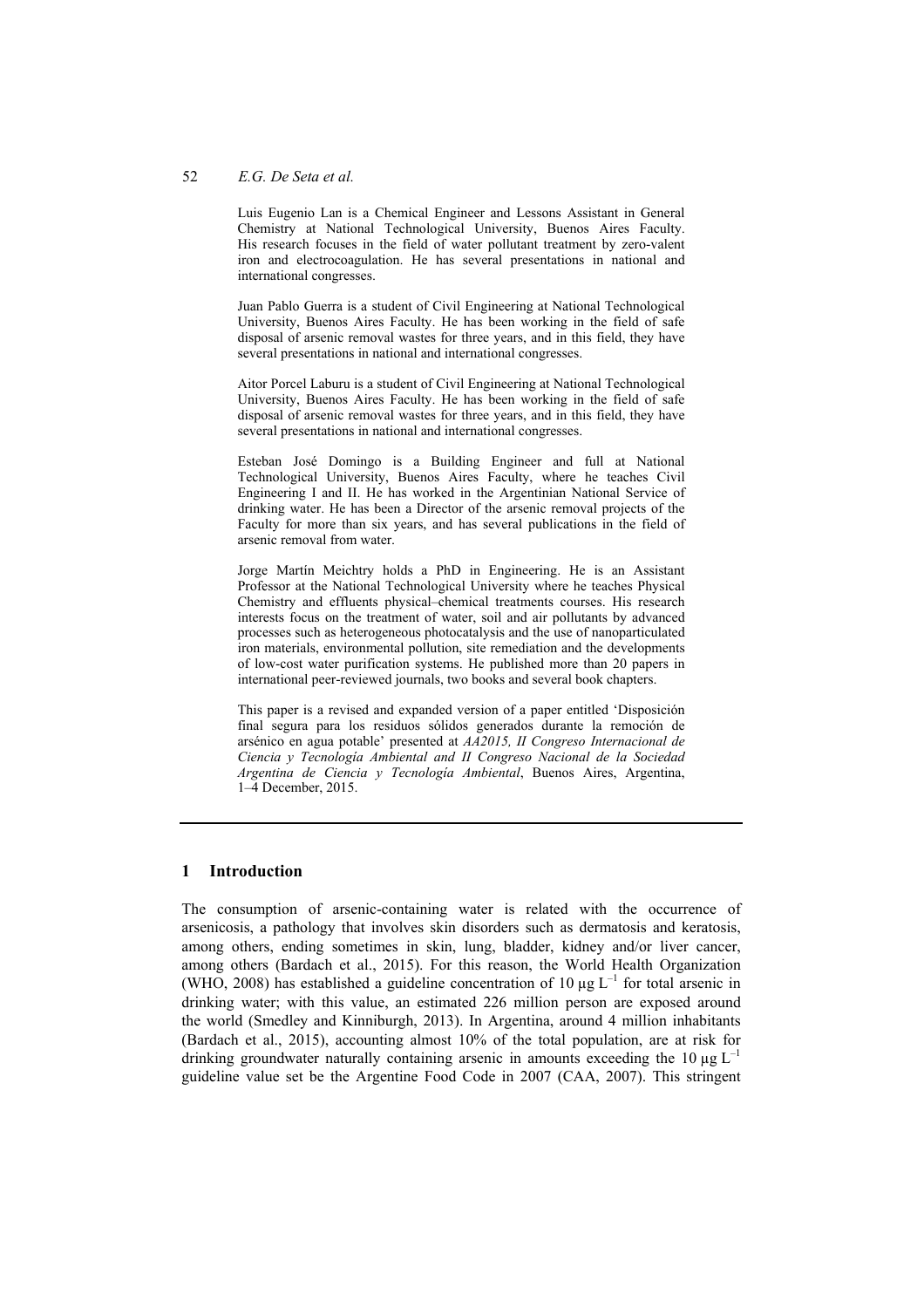limit implies that more water treatment plants, with more efficient processes, are required, causing an increase in the generation of arsenic-containing wastes.

The abatement of arsenic in groundwater generates effluents and wastes that depend on the type of technology used, the concentration and speciation of arsenic (as As(III) is usually more difficult to remove than  $As(V)$ ) and the quality of water to be treated (Fu et al., 2014; Litter et al., 2010). The effluents, such as those generated by reverse osmosis, have an increased concentration of salts and, in particular, of arsenic (Geucke et al., 2009; Litter et al., 2010), so this rejection water may require further treatment or special disposal. On the other hand, treatment processes that transfer arsenic from water to a solid phase, such as coagulation-flocculation and/or adsorption, generate sludge and solid wastes (Bordoloi et al., 2013; Litter et al., 2010; Sarkar and Paul, 2016; Sullivan et al., 2010). One practice of particular concern is the deposit of these wastes in dehydration lakes, which is a common process in drinking water treatment (Litter et al., 2010). In the long term, these dehydrated wastes may release arsenic into the soil and groundwater, thus polluting them (Sarkar and Paul, 2016); i.e., under reducing conditions arsenic is released from ferric hydroxide used in the treatment of drinking water (Clancy et al., 2013; Ghosh et al., 2006).

Arsenic removal with zero-valent iron (ZVI) also involves the retention of As in a solid phase and has attracted a lot of attention as ZVI can efficiently remove both As(III) and As(V) from groundwater (Litter et al., 2010; Su and Puls, 2001). The mechanism of arsenic removal by ZVI involves As(III) and/or As(V) adsorption and coprecipitation by the different iron (oxy)hydroxides formed after ZVI corrosion (Fu et al., 2014; Mak et al., 2009); under anoxic conditions, ZVI can even remove As by generation of insoluble As(0) (Fu et al., 2014; Yan et al., 2012). Although particulated iron (oxy)hydroxides can be used instead of ZVI, their removal capacity is usually lower (Mamindy-Pajany et al., 2011). Arsenic removal with ZVI has been largely studied for the development of household and small-scale filters, which combines the advantages of simple installation and use, easy maintenance and low cost (Litter et al., 2010; Noubactep et al., 2010). However, ZVI has to be combined with an inert material in these filters, as otherwise the expansion of the materials when ZVI is transformed into iron (oxy)hydroxides could cause the clogging of the filter; sand is one of the most used material as sand filters is a well known, low cost technology (Noubactep et al., 2010).

The solidification/stabilisation (S/S) of wastes by their combination with building materials, such as Portland cement, allows the immobilisation of pollutants, making them less soluble and reducing their toxicity. Previous studies have demonstrated that S/S technology is a good method for minimising the risk of arsenic release into the environment (Clancy et al., 2013; Sullivan et al., 2010; Mahzuz et al., 2009; Minocha and Bhatnagar, 2007). The effectiveness of S/S depends on the nature of the residues (liquid, solid or sludge), the contaminants' interaction with other components of the residues (i.e., in the case of As, with Fe and Al oxides) or with the binder (i.e., calcium), the geological conditions of the deposition/placement site (transport properties, hydraulic gradient, gas infiltration, salinity, etc.), as well as micro- and macro-biological activity and freeze-thaw resistance. All these variables will affect the behaviour of waste in time. There are studies that shows that there have been no major failures (Bates and Hills, 2015; PASSiFy, 2010) on pilot plant scale S/S treatments conducted in the USA, UK and France. However, the structural properties of these mixtures may be altered, and the components of the building materials may modify the chemical as well as adsorption/desorption equilibrium of the retained arsenic (Litter et al., 2010; Sarkar and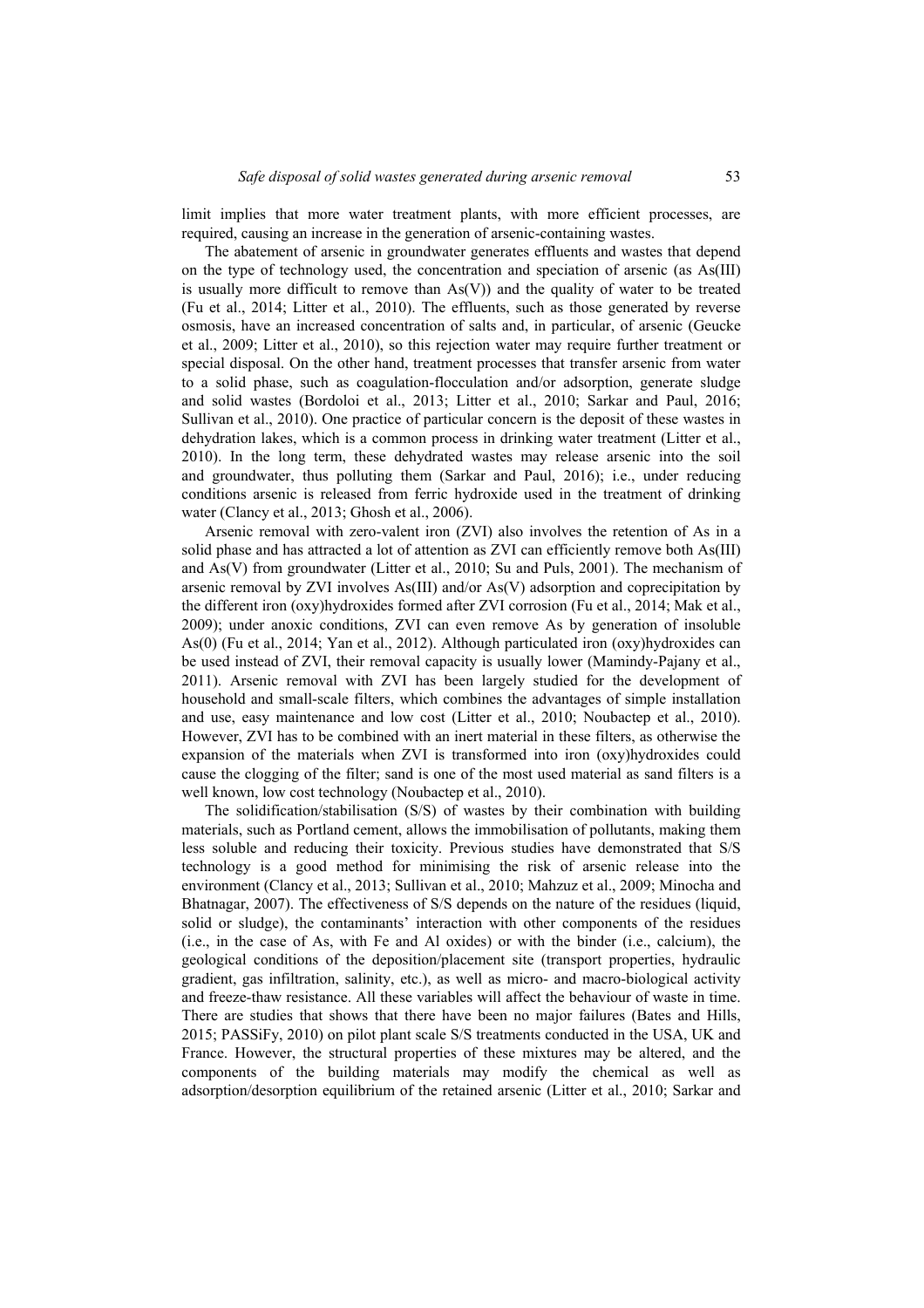Paul, 2016). Therefore, leaching tests are required to verify the proper immobilisation of the pollutant in the long term (Wickramanayake et al., 2003); besides, leaching tests should be part of the economic analysis when different As removal technologies are compared, as depending on the results the wastes may require special final disposition as dangerous wastes (Chen et al., 1999).

In this work, the final disposal by S/S of wastes generated in the treatment of aqueous As(III) with columns filled with sand and ZVI is analysed. Two wastes with different As concentrations were tested, and Portland cement was used as binder for the sand/iron/arsenic solid wastes. Bricks were built with the so-obtained mortar, and mechanical tests were performed on these bricks; leaching tests were then performed on the granular material obtained by grounding the bricks. The results were evaluated in accordance with the potential use of the bricks, and with the Argentinian legislation regarding the disposal of dangerous wastes.

## **2 Materials and methods**

#### *2.1 Materials*

High purity zero-valent iron  $(ZVI)$  (>99.8%), with a particle diameter between 0.84 and 0.074 mm (>95%), and oriental-type silica sand ( $\text{[SiO}_2\text{]} > 96\%$ ) were used for As(III) removal experiments. As(III) (as  $As_2O_3$ ) was Merck (99.9%). Ascorbic acid (99%, Sigma-Aldrich), ammonium molibdate (98%, Mallinckrodt), antimonium tartrate (99%, Sigma-Aldrich), sulphuric acid (98%, Biopack) and potassium permanganate (99%, Merck) were used for As measurements. For pH adjustment, HCl (37%, Merck) and solid KOH (85%, Mallinckrodt) were used. Regular Portland cement (CP40, 90–100% clinker-calcium sulphate, 0–10% ashes, Loma Negra) was used as binding material for the preparation of mortars (a more precise description of the chemical composition of Portland cements can be found in Paria and Yuet, 2006). The remaining reactives used were of analytical quality; low conductivity distilled water  $(1 \text{ }\mu\text{S cm}^{-1})$ was used in all the experiments.

## *2.2 Wastes generation*

The sand used was previously sifted by vibration through the sieves of Abrams series, and a particle size module of 3.5 was determined. It was separated into three fractions, and iron was incorporated in the fine fraction, module 1.6 (particle diameter  $\leq 1.5$  mm). The wastes were generated by gravity circulation of a 50 mg  $L^{-1}$  As(III) aqueous solution at pH 7 through 3 cm diameter and 20 cm height columns filled with a mixture of zerovalent iron and sand (1%, w/w of ZVI); seven columns were used in parallel. The system was open to air, in order to have oxic conditions, and no Fe(II) nor Fe(III) were detected in the solution leaving the columns, as reported in previous experiments (Meichtry et al., 2015).

Two different wastes were prepared:

- (1) containing  $1.0 \times 10^3$  mg of As per kg of dried waste
- (2) containing  $2.0 \times 10^3$  mg of As per kg of dried waste; these results are similar to those found in previous studies of As removal with ZVI (Meichtry et al., 2015).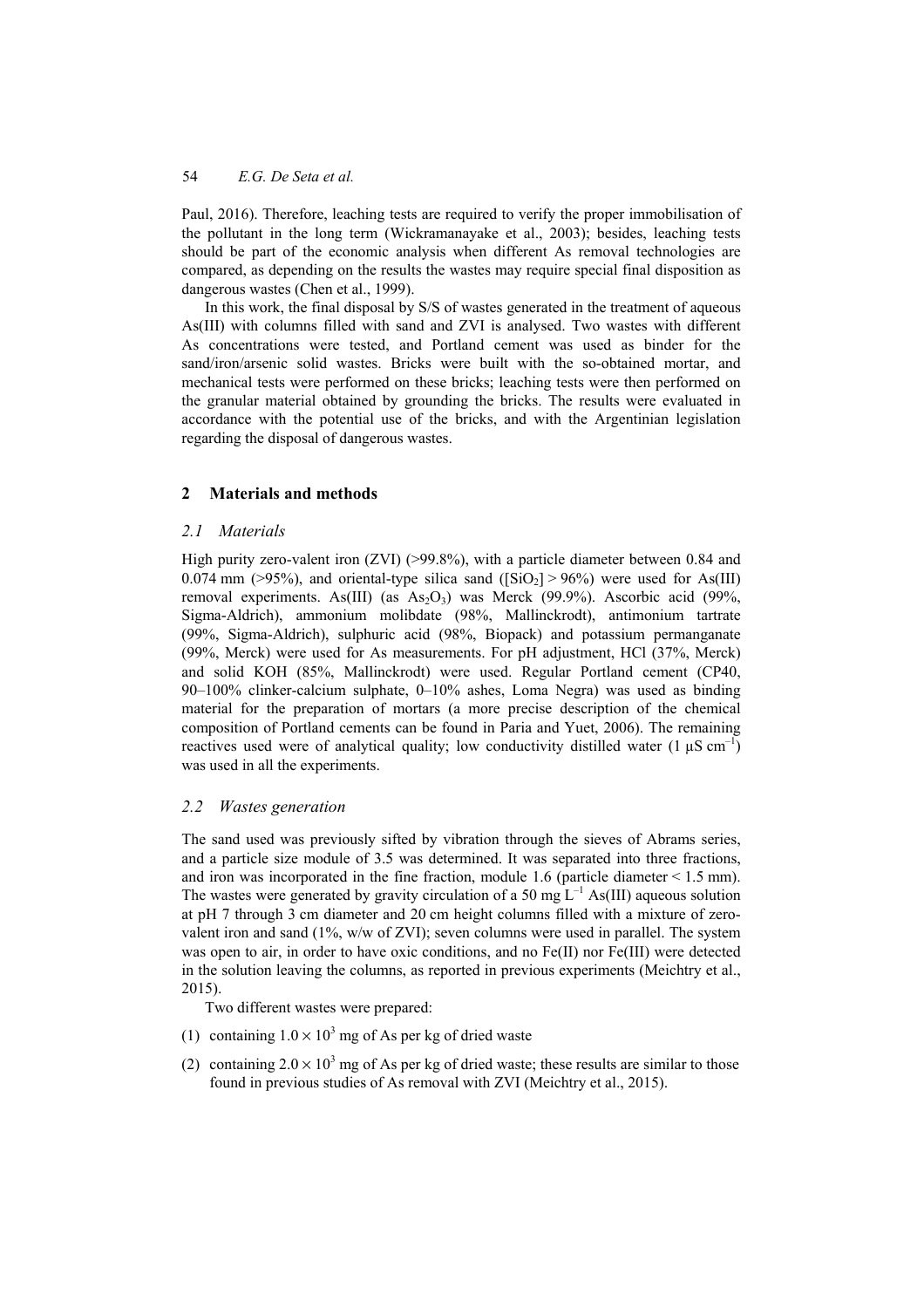Waste (1) was prepared by recirculating a total 4.7 L of As(III) solution through each column until no changes were observed in the As concentration, (final  $[As]_{Tot} \approx 0.10$  mg L<sup>-1</sup>); for waste (2), 9.4 L of As(III) solution were recirculated (final  $[As]_{Tot} \approx 0.25$  mg L<sup>-1</sup>). For wastes (1) and (2), a removal higher than 99% of the initial As was obtained. The wastes of the seven columns were mixed, and then were homogenised and thermally dried at 60°C before their solidification and stabilisation in cement mortars.

## *2.3 Bricks manufacturing*

Cement-based stabilisation/solidification: The wastes were stabilised through solidification by mixing with cements in a 3 : 1 mass ratio; a total of 2.0 kg of cement mortars (on dried base) were obtained for each waste, enough to prepare three specimens as prismatic bricks of  $4 \text{ cm} \times 4 \text{ cm} \times 16 \text{ cm}$ . The bricks were then compacted, removed from their moulds after 72 h according to IRAM 1570 and IRAM 1622 standards (Argentinian Official Standards), and mechanically tested 28 days later. Two wastecontaining materials  $((1)$  and  $(2)$ ), and two control materials  $((C1)$  and  $(C2))$  were obtained:

- (1) 25% of Portland cement and 75% of waste (sand with 1% of As polluted ZVI). Concentration of As total in the material:  $0.75 \times 10^3$  mg kg<sup>-1</sup>.
- (2) 25% of Portland cement and 75% of waste (sand with 1% of As polluted ZVI). Concentration of As total in the material:  $1.5 \times 10^3$  mg kg<sup>-1</sup>.
- (C1) 25% of Portland cement and 75% of sand.
- (C2) 25% of Portland cement and 75% of sand-ZVI mixture (1% of ZVI, no As).

It should be mentioned that As concentration in materials (1) and (2) were within the range of arsenic-bearing solid wastes  $(0.1–7500 \text{ mg kg}^{-1})$ . Clancy et al., 2013).

#### *2.4 Mechanical tests*

Flexural strength tests were conducted with a 'Soiltest' load frame, and the flexural resistance reported was the pressure that splitted the bricks in two pieces: triplicate tests were done for each sample (all the prepared bricks were tested) and the results were averaged. This test measures concrete tensile strength according to the NRMCA – CIP-16 (2000) code. Compression tests were performed with an 'Omnia' load frame, and the compression resistance reported was the pressure that caused the collapse of the brick pieces obtained from the flexural tests; each samples was measured six times, and the results were averaged. Previous experiments (not shown) indicated that flexural tests had no results on the results of the compression tests.

#### *2.5 Leaching tests*

Various leaching experiments were carried out: with distilled water (solid–water ratio 1 : 20) and adaptations of the USEPA-TCLP, Method 1311 (USEPA-TCLP, 1992); USEPA-LSP, Method 1313: Liquid–Solid Partitioning as a Function of Extract pH Using a Parallel Batch Extraction Procedure (USEPA-LSP, 2012), and the CAL-WET: California Waste Extraction Test (CAL-WET, 1982).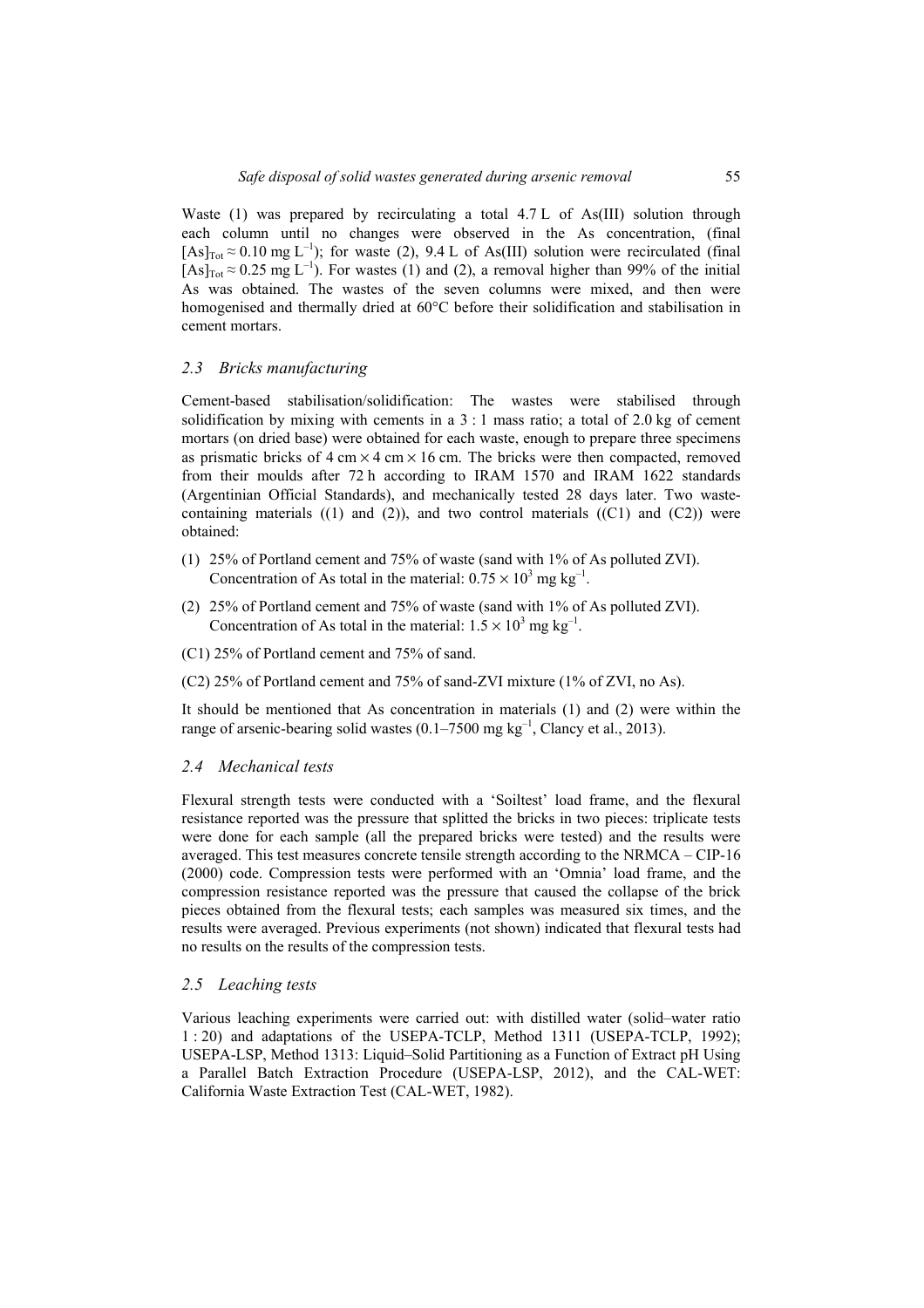The leaching tests were performed in 250 mL Erlenmeyer flasks at room temperature  $(20 \pm 2^{\circ}$ C). The cemented material was grounded in an agatha mortar, and only particles with diameter below 2 mm were used. The flasks containing the corresponding amount of material and 100 mL of the leaching solution were placed in a FERCA orbital shaker at 200 rpm. At least duplicate tests were done for each sample; when the standard deviation for total As was either higher than 10% of the average value or three times higher than 50  $\mu$ g L<sup>-1</sup> (As quantification limit), triplicate o quadruplicate experiments were performed, and the two closer results were used. The following leaching tests were performed:

- a *Water*: 5 g of the material were shaken for 18 h with 100 mL of pure water.
- b *Method 1311-USEPA-TCLP (USEPA-TCLP, 1992)*: 5 g of the material were shaken for 18 h with 100 mL of an aqueous solution of acetic acid at pH 2.9.
- c *CAL-WET Method (CAL-WET, 1982)*: 10 g of the material were shaken for 48 h with 100 mL of an aqueous solution of citric acid at pH 5.0.
- d *Method 1313-USEPA-LSP (USEPA-LSP, 2012)*: 10 g of the material were shaken for 24 h with 100 mL of an aqueous solution of hydrochloric acid at the concentrations indicated in Table 1.

| 1 AVIV 1                    |           |                 | Ecaening itst on mortal specificits (1) ([As] total in the specifical $\approx 0.07376$ w/w)<br>and (2) ([As]total in the specimen $\approx 0.15\%$ w/w). pH final is the pH of the leachate.<br>The Total As is the sum of the leached $As(III)$ and $As(V)$ |                       |                            |                                |
|-----------------------------|-----------|-----------------|---------------------------------------------------------------------------------------------------------------------------------------------------------------------------------------------------------------------------------------------------------------|-----------------------|----------------------------|--------------------------------|
| Leaching test<br>(Material) |           | $pH_{final}$    | Cond.<br>$(mS cm^{-1})$                                                                                                                                                                                                                                       | [As(V)]<br>$(mg L-1)$ | [As(III)]<br>$(mg L^{-1})$ | $[As]_{Tot.}$<br>$(mg L^{-1})$ |
| Water $(1)$                 |           | $9.84 \pm 0.07$ | $0.53 \pm 0.01$                                                                                                                                                                                                                                               | $\leq 0.05$           | $\leq 0.05$                | $\leq 0.1$                     |
| Water $(2)$                 |           | $9.53 \pm 0.13$ | $0.53 \pm 0.03$                                                                                                                                                                                                                                               | $\leq 0.05$           | $\leq 0.05$                | $\leq 0.1$                     |
| TCLP(1)                     |           | $8.87 \pm 0.06$ | $2.18 \pm 0.06$                                                                                                                                                                                                                                               | $0.08 \pm 0.02$       | $0.08 \pm 0.02$            | $0.16 \pm 0.04$                |
| TCLP(2)                     |           | $7.85 \pm 0.08$ | $1.98 \pm 0.04$                                                                                                                                                                                                                                               | $0.08 \pm 0.01$       | $0.14 \pm 0.06$            | $0.22 \pm 0.07$                |
| $CAL-WET(1)$                |           | $7.63 \pm 0.10$ | $1.72 \pm 0.06$                                                                                                                                                                                                                                               | $\leq 0.05$           | $0.12 \pm 0.04$            | $0.17 \pm 0.04$                |
| $CAL-WET(2)$                |           | $7.60 \pm 0.04$ | $1.74 \pm 0.03$                                                                                                                                                                                                                                               | $\leq 0.05$           | $0.41 \pm 0.06$            | $0.46 \pm 0.06$                |
| <b>LSP</b><br>[HC1]         | 0.05 M(1) | $7.20 \pm 0.07$ | $6.67 \pm 0.08$                                                                                                                                                                                                                                               | $0.08 \pm 0.01$       | $0.19 \pm 0.03$            | $0.27 \pm 0.05$                |
|                             | 0.05 M(2) | $8.50 \pm 0.08$ | $6.67 \pm 0.06$                                                                                                                                                                                                                                               | $\leq 0.05$           | $0.44 \pm 0.06$            | $0.49 \pm 0.06$                |
|                             | 0.10 M(1) | $8.34 \pm 0.04$ | $10.9 \pm 0.3$                                                                                                                                                                                                                                                | $0.08 \pm 0.03$       | $0.10 \pm 0.02$            | $0.18 \pm 0.05$                |
|                             | 0.10 M(2) | $7.43 \pm 0.08$ | $8.11 \pm 0.10$                                                                                                                                                                                                                                               | $0.07 \pm 0.02$       | $0.13 \pm 0.04$            | $0.20 \pm 0.06$                |
|                             | 0.20 M(1) | $6.33 \pm 0.07$ | $13.2 \pm 0.6$                                                                                                                                                                                                                                                | $0.13 \pm 0.04$       | $0.28 \pm 0.05$            | $0.41 \pm 0.10$                |
|                             | 0.20 M(2) | $6.28 \pm 0.08$ | $14.5 \pm 0.4$                                                                                                                                                                                                                                                | $0.15 \pm 0.03$       | $0.47 \pm 0.06$            | $0.62 \pm 0.09$                |
|                             | 0.30 M(1) | $5.48 \pm 0.07$ | $28.9 \pm 0.3$                                                                                                                                                                                                                                                | $0.53 \pm 0.05$       | $0.34 \pm 0.05$            | $0.88 \pm 0.10$                |
|                             | 0.30 M(2) | $5.44 \pm 0.13$ | $29.2 \pm 0.7$                                                                                                                                                                                                                                                | $0.73 \pm 0.10$       | $0.54 \pm 0.06$            | $1.27 \pm 0.17$                |
|                             | 0.50 M(1) | $2.32 \pm 0.07$ | $41.9 \pm 1.0$                                                                                                                                                                                                                                                | $1.45 \pm 0.07$       | $11.3 \pm 0.7$             | $12.7 \pm 0.8$                 |
|                             | 0.50 M(2) | $1.76 \pm 0.11$ | $44.9 \pm 0.7$                                                                                                                                                                                                                                                | $1.55 \pm 0.09$       | $11.8 \pm 1.2$             | $13.4 \pm 1.3$                 |
|                             | 0.75 M(1) | $0.46 \pm 0.10$ | $81.0 \pm 1.0$                                                                                                                                                                                                                                                | $0.18 \pm 0.05$       | $25.2 \pm 1.5$             | $25.4 \pm 1.5$                 |
|                             | 0.75 M(2) | $0.64 \pm 0.07$ | $120.4 \pm 0.4$                                                                                                                                                                                                                                               | $0.28 \pm 0.03$       | $40.1 \pm 2.2$             | $40.4 \pm 2.2$                 |

**Table 1** Leaching test on morter specimens (1)  $(f_A)$  total in the specimen  $\approx 0.075\%$  w/w)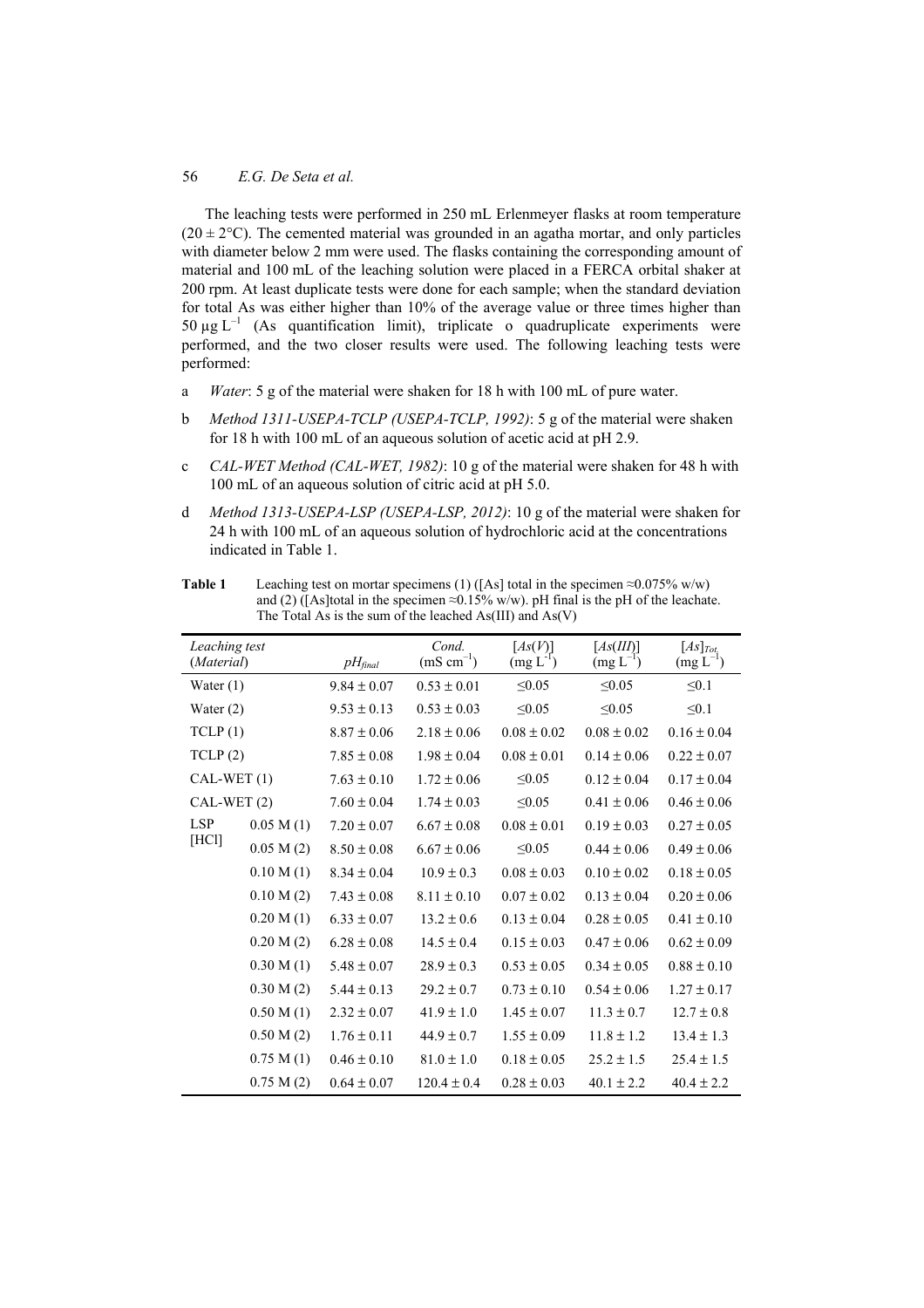## *2.6 Analytical determinations*

As(V) and As(III) were determined applying the spectrophotometric technique described in Lenoble et al. (2003) (limit of quantification for As:  $0.050$  mg L<sup>-1</sup>). A double beam Shimadzu spectrophotometer, model UV-1700, equipped with 1 cm optical path quartz cells, was used for As measurements. Five millilitre samples were filtered through 0.45 µm Millipore cellulose acetate filters, 25 mm diameter, and poured into 10 mL volumetric flasks; then, the chemical reagents required for the colour development were added in the order indicated in Lenoble et al. (2003), and the flask was completed with distilled water and left in the dark for 2 h before measurement. When As concentration was higher than 5 mg  $L^{-1}$ , 1 mL sample were taken instead of 5 mL. Total arsenic content of selected samples was also measured by ICP-OES, following the procedure described in Meichtry et al. (2015). As the differences found in the total arsenic concentrations determined by both methods were within the experimental error  $(\pm 10\%)$ , for most samples only the spectrophotometric technique was use, due to its lower analysis time and measurement costs, and because it allowed As speciation.

pH and conductivity determinations were performed with a Hanna meter equipped with a combined pH electrode and a conductivity sensor.

## **3 Results and discussion**

## *3.1 Mechanical strength tests*

The four different sample bricks obtained (waste-containing materials (1) and (2), and control materials (C1) and (C2)) were submitted to flexural tests in order to evaluate the tensional strength of the materials and the effect of As and Fe on this property; the results obtained after triplicate experiments, together with their standard error, can be observed in Figure 1.





The results obtained indicate only small differences, within the measurement error, in flexural strength between the different samples; the standard errors are within the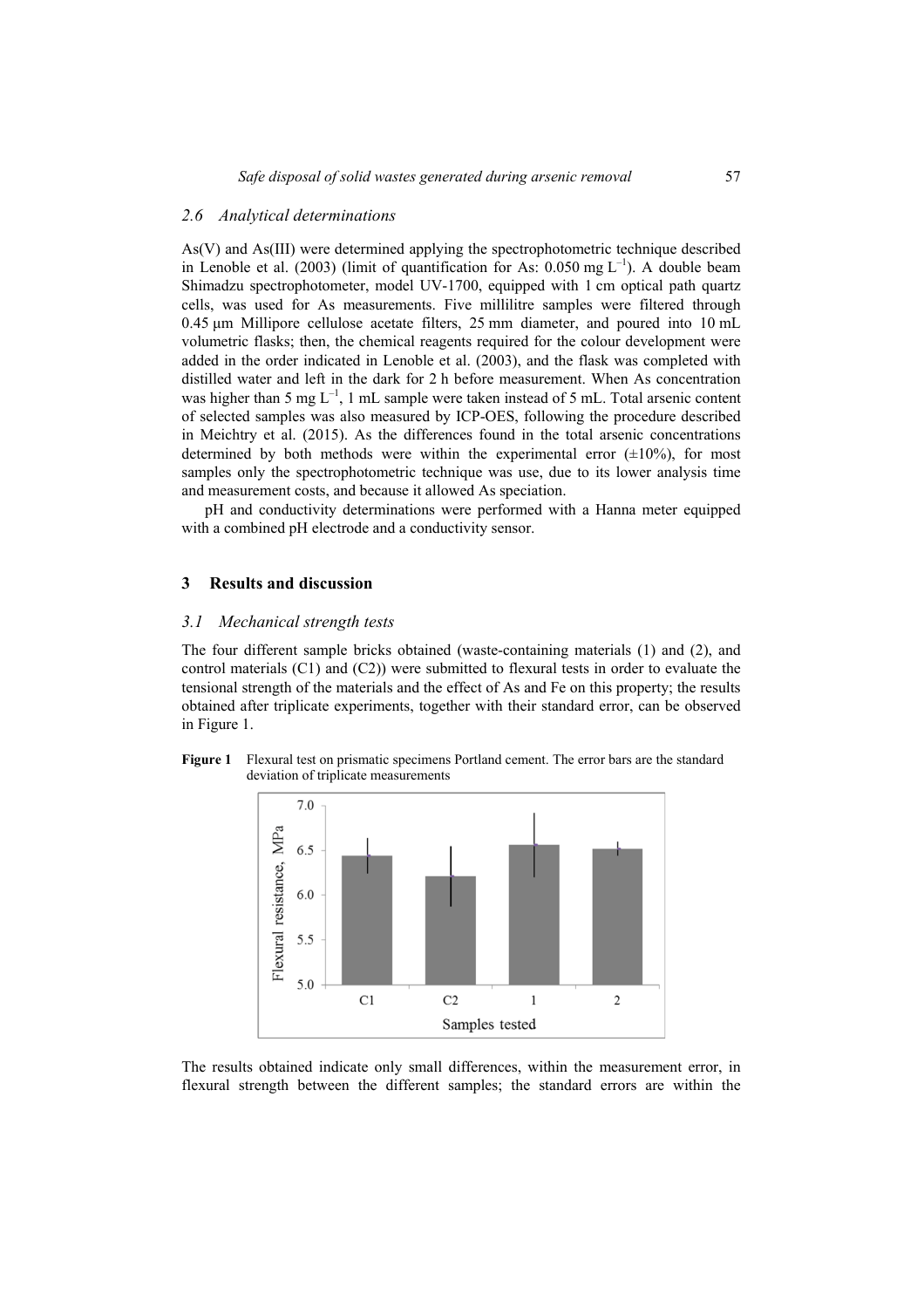0.7 MPa limit accepted for this test (NRMCA – CIP-16, 2000). Therefore, it can be concluded that neither Fe nor As, at the concentrations used in this work, influences the flexural resistance of the material. Fernández-Jiménez et al. (2005), using a Fe concentration of the same order of magnitude, reported a similar decrease in the flexural strength (around  $15\%$ ) as that observed between (C1) and (C2) due to the presence of iron; the authors also found a decrease in the flexural strength when As alone and As combined with Fe were used, but their As concentration was much higher.

After the flexural test, six bricks of each material were obtained, each with a length of around 8 cm (half the length of the original bricks). All these bricks were submitted to compression tests in order to evaluate the compression resistance of the materials and the effect of As and Fe; the averaged results obtained after the six times experiments and their corresponding standard error can be observed in Figure 2.



**Figure 2** Compression test on prismatic specimens Portland cement. The error bars are the standard deviation of six measurements

Compression tests did not show significant differences between the mortar control specimens with and without ZVI. A 15% reduction in mechanical compression strength, only slightly higher than the measurement error, was observed in the case of the specimen with the highest As content (Figure 2). While this result indicates a lower quality mortar for material (2), it can still be considered well suited for use in construction.

Various studies have indicated that compression strength decreases as the percentage of contaminated sludge (As-containing Fe or Al (oxy)hydroxides) increases in cement mortars. Some authors recommend such percentage should be 4% (Mahzuz et al., 2009), while others estimates that up to 25% can be used (Chan and Azhar, 2015; Rouf and Hossain, 2003; Zografou et al., 2015). Furthermore, the studies conducted by Minocha and Bhatnagar (2007) showed that concentrations of up to 500 mg  $L^{-1}$  of As(V) even increased the material resistance. Then, the observed decrease in the compression strength in the samples with the arsenic-containing wastes should be related to the presence of ZVI and/or Fe oxides, as reported by Fernández Olmo et al. (2001), regarding the effect of  $Fe<sub>2</sub>O<sub>3</sub>$  in aged samples.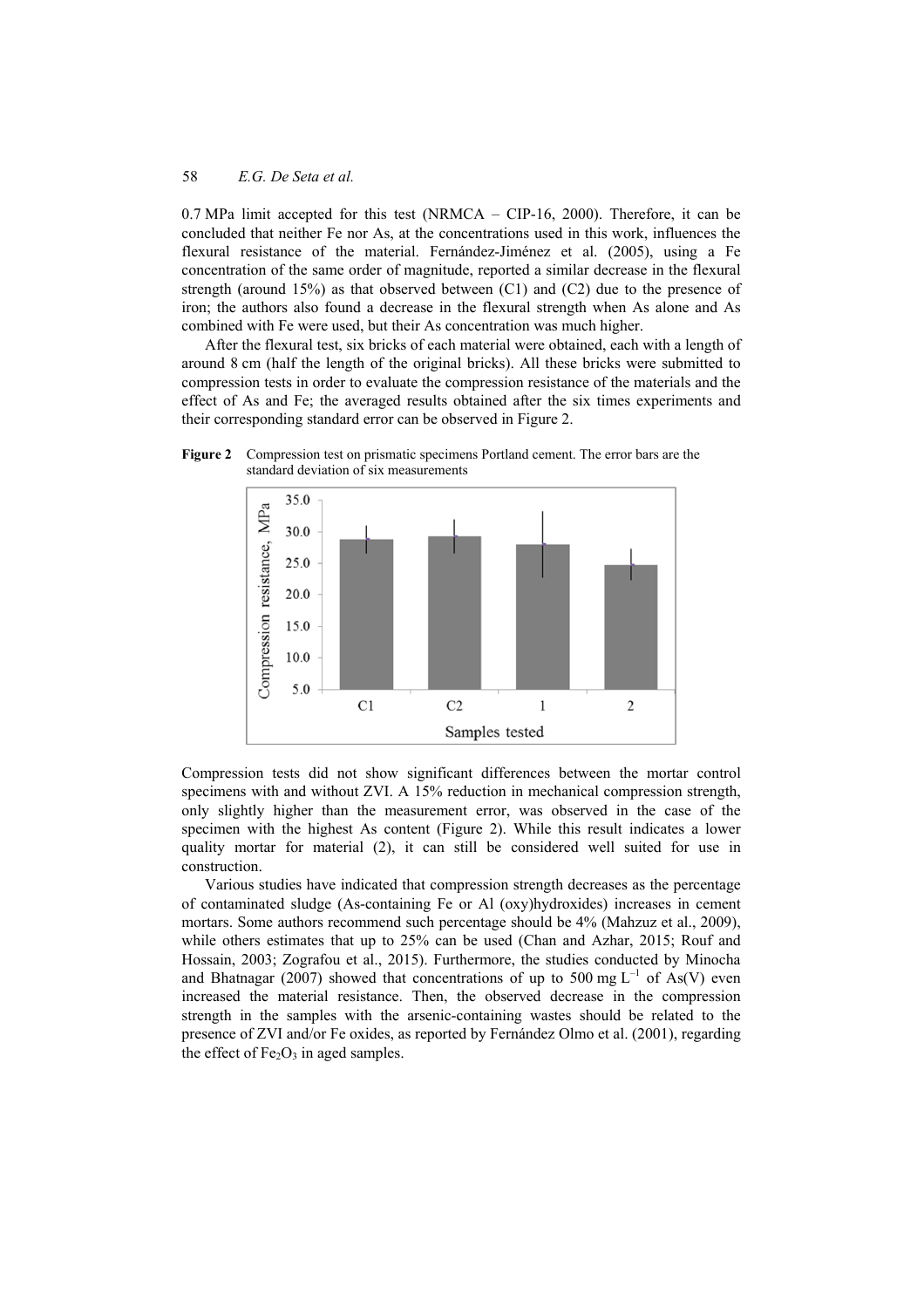#### *3.2 Leaching experiments*

As(V) and As(III) concentration in the different leaching tests was analysed according the procedure described in Section 2.6. It should be indicated that, if all As were leached from material (1), As concentration would be, for samples (1), 37.5 mg  $L^{-1}$  with the water and TCLP tests and 75 mg  $L^{-1}$  with the other two tests; for material (2), the values would be twice the corresponding values of material (1). Leaching tests were also performed in control materials (C1) and (C2), but no As was detected in the leachate; then the As contribution of the sand, ZVI and the cement to the As measured was neglected. The results of the different leaching procedures tested for the materials (1) and (2) are shown in Table 1.

The results show that As is leached largely as As(III), which is consistent with the higher mobility of this species in water (Litter et al., 2010), and indicates that As(III) oxidation to As(V) is not complete during the stabilisation/solidification process; also, can be observed that only for the LSP test at  $[HC1] \ge 0.3$  M a significant amount (>1%) of the total As contained in the material was leached. For the two types of mortar specimens analysed (with 0.075 and 0.15% of total As concentration), the results of the leaching procedure show higher total As concentrations for sample (2), consistent with its higher percentage of As.

For landfill disposal, the Argentinian legislation, both Resolution 97/01, Annex III (Ministry of Social Development and Environment, 2001) and Decree 831/93, Annex V (Ministry of Social Development and Environment, 1993), require analytical determination of leachates and the use of the Toxicity Characteristic Leaching Procedure, Method 1311 (USEPA-TCLP, 1992) to predict the behaviour of arsenic waste stabilised in a landfill, with an arsenic limit value of 1 mg  $L^{-1}$ . However, it must be noted that even if these requirements are met, many researchers are raising concerns on the ability of this method to predict stability in the long term (Clancy et al., 2013; Wickramanayake et al., 2003); besides, differences up to 10 times in leached As between tests TCLP and CAL-WET have been reported (Chen et al., 1999), and thus the classification of a waste as hazardous may depend a lot on the leaching procedure used. The tests carried out with water and under the TCLP and CAL-WET methods indicates that the As leached values are within the limit allowed for non-hazardous waste, and only at  $[HC1] \geq 0.3$  M this limit is surpassed.

For both materials, total arsenic leaching is negligible when water is used as leaching solution ( $[As]_{Tot} < 0.1$  mg L<sup>-1</sup>); as this test represents the readily available fraction, that indicates the amounts of free arsenic (i.e., not bounded to any cation or metal hydroxide) and correspondingly, the most dangerous one (Yliniemi et al., 2015, and references therein), it can be concluded that there is no free arsenic neither in materials (1) nor (2). The TCLP and CAL-WET methods indicate the amount of weakly adsorbed arsenic, although it may include As(III) and/or As(V) leached when Fe hydroxides are dissolved by these organic acids (van Herck and Vandecasteele, 2001); the results of Table 1 indicates thus that As is strongly retained by the materials. The bricks were not directly tested with the leaching solutions, so As physical encapsulation in the materials (i.e., as solid As<sub>2</sub>O<sub>3</sub>), as previously reported (Fernández-Jiménez et al., 2005) cannot be totally discarded. However, the low  $[As]_{Tot}$  measured for almost all experiments shown in Table 1 indicate that the main stabilisation mechanisms are: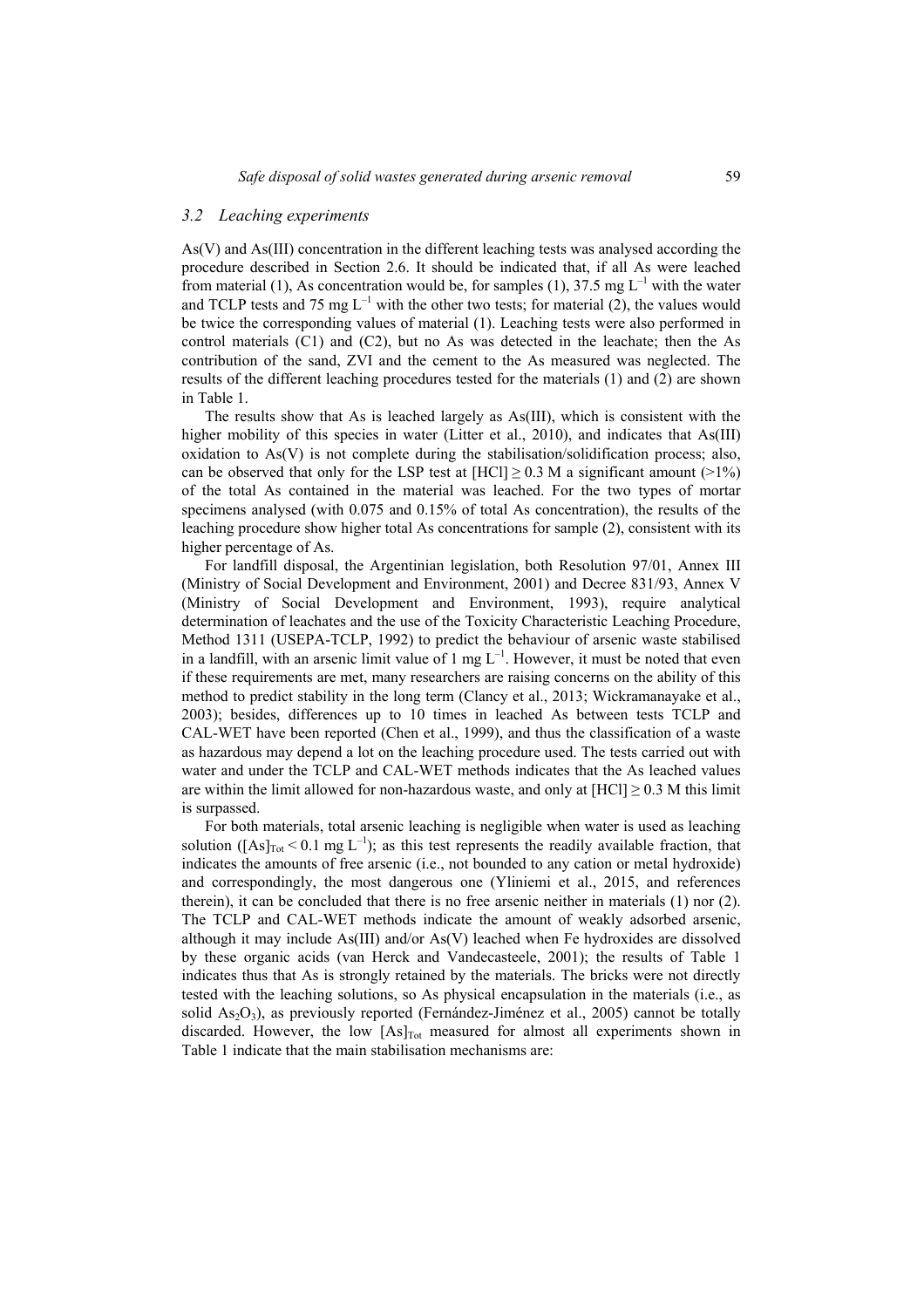- 60 *E.G. De Seta et al.*
- 1 strong As(III)/As(V) adsorption over Fe (oxy)hydroxides (Fu et al., 2014; Litter et al., 2010)
- 2 coprecipitation with Fe(II)/Fe(III) (Clancy et al., 2013; Fu et al., 2014; Litter et al., 2010) or with Ca(II) (present in high concentration in the materials as calcium sulphate) as calcium arsenate (Zhu et al., 2006) and/or
- 3 other mechanism of chemical retention (Yliniemi et al., 2015), i.e., sulphate replacement by As in ettringite (calcium–aluminium sulphates minerals present in cement) (Sullivan et al., 2010).

The results obtained with the LSP method (USEPA-LSP, 2012) indicate a strong dependence on pH, being required very extreme conditions (HCl > 0.2 M and  $pH_{final}$  < 6) to reach the maximum allowable limit of 1 mg  $L^{-1}$  for non-hazardous waste (Figures 3 and 4).

**Figure 3** Leaching test on material (1) ( $[As]_{Tot}$  in the specimen ≈0.075 % m/m). The Total As is the sum of the leached As(III) and As(V). The horizontal solid line indicates the total arsenic limit value accepted for the disposal of solids as urban wastes



As can be clearly observed, a maximum in As(V) concentration at  $[HCI] = 0.5$  M can be observed for both materials (1) and (2); this cannot be related with As(III) oxidation in solution by atmospheric  $O_2$  during the tests, as under pH values direct As(III) oxidation by  $O_2$  can be neglected (Bundschuh et al., 2012; Clancy et al., 2013; Litter et al., 2010). However, it should be noted that  $[As(V)]$  is very similar to the error of  $[As]_{Tot}$ , and thus this As(V) maximum can be only an analytical error.

When Fe is present, the mobility of As is largely controlled by Fe speciation: under oxic conditions, Fe(III) (oxy)hydroxides are responsible for the scavenging of the stable As(V) and for the oxidation of As(III), while under anoxic conditions, As(V) is released during the reduction of Fe(III) to Fe(II), as Fe(II) has a higher solubility than Fe(III) and/or can form reduced Fe phases (magnetite, green rusts, mackinawite) that have lower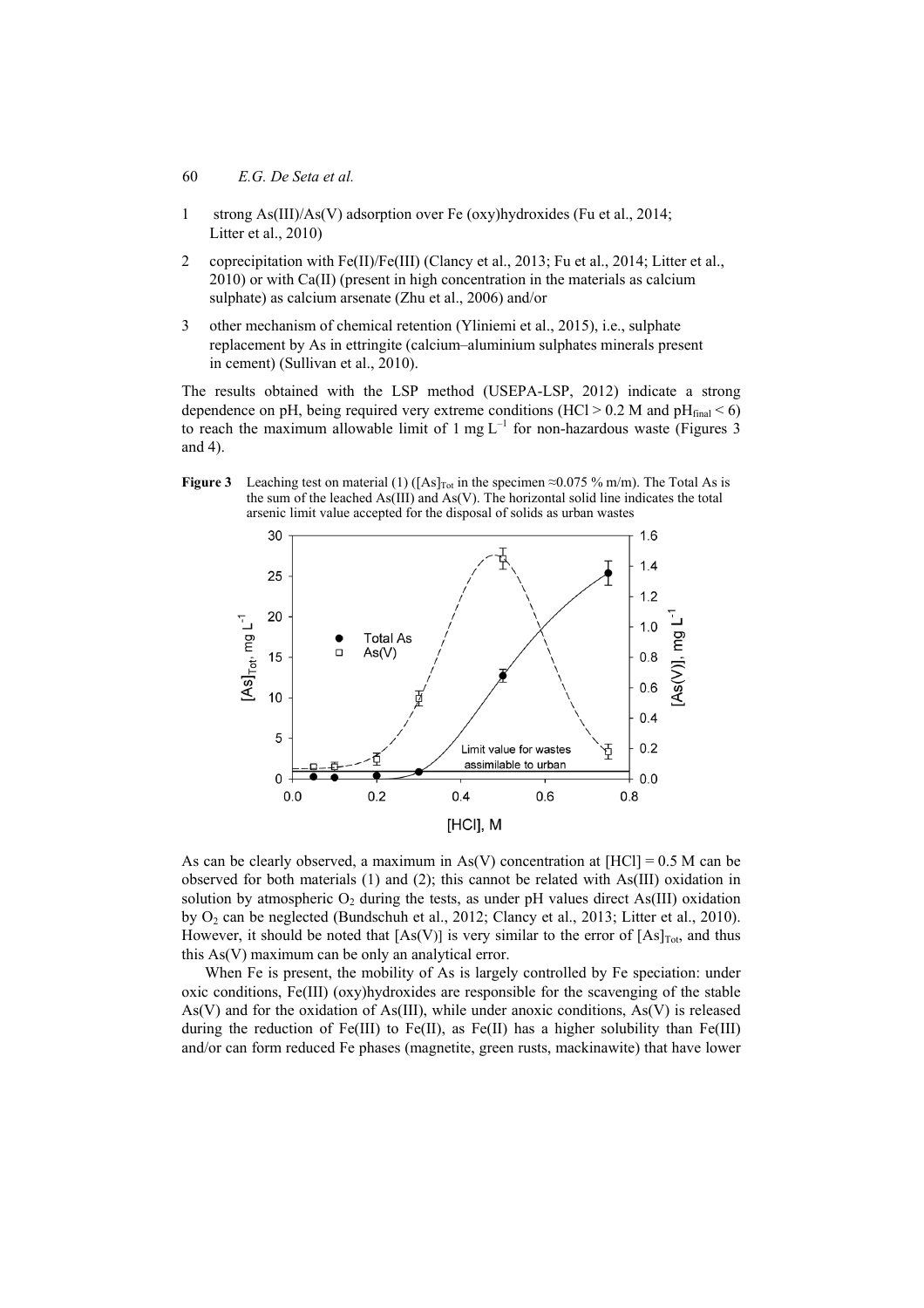As affinity; besides, the more mobile As(III) can be formed when the redox potential of the media equals the As(V)/As(III) redox potential (Charlet et al., 2011; Ghosh et al., 2006; Hsu et al., 2016; Yunmei et al., 2004). Considering that As(V) leaching in the treated samples was almost negligible, it must be noted that the solidification/stabilisation treatment with Portland cement can be of particular interest for Argentina and other regions where As(V) is the main As species in groundwater (Bundschuh et al., 2012).

**Figure 4** Leaching test on material (2) ([As] total in the specimen  $\approx$  0.15 % m/m). The Total As is the sum of the leached  $As(III)$  and  $As(V)$ . The horizontal solid line indicates the total arsenic limit value accepted for the disposal of solids as urban wastes



Finally, it should be emphasised that, although ZVI can efficiently remove both As(III) and As(V) from water, there are no studies on the influence of contaminant speciation and the presence of carbonates, chloride, phosphate, sulphates and other anions when this technology is applied in sand filters (Noubactep, 2015); moreover, the incidence of these anions in the leaching process is almost unknown. One of these few studies was performed by Yliniemi et al. (2015), which determined that after alkali activation anionic species become leachable when the standard test EN 12457-3 (2003) is applied; in particular for As, the leaching increase was very significant, reaching concentrations that exceed 0.5 mg  $L^{-1}$  (Finland legal limits, FINLEX<sup>®</sup>, 2006). Future works will be directed to study the effect of anions besides chloride and carboxylic acids, as well as the redox potential of the media, on As leaching; also, a detailed characterisation of the solid materials by techniques as X-ray diffraction, ATR-FTIR, SEM, Raman and Mossbauer spectroscopy, will be performed.

## **4 Conclusions**

The mechanical strength of waste-containing mortars was only slightly affected by the presence of arsenic waste in concentrations up to  $0.15\%$  (w/w), maintaining a suitable quality as construction material.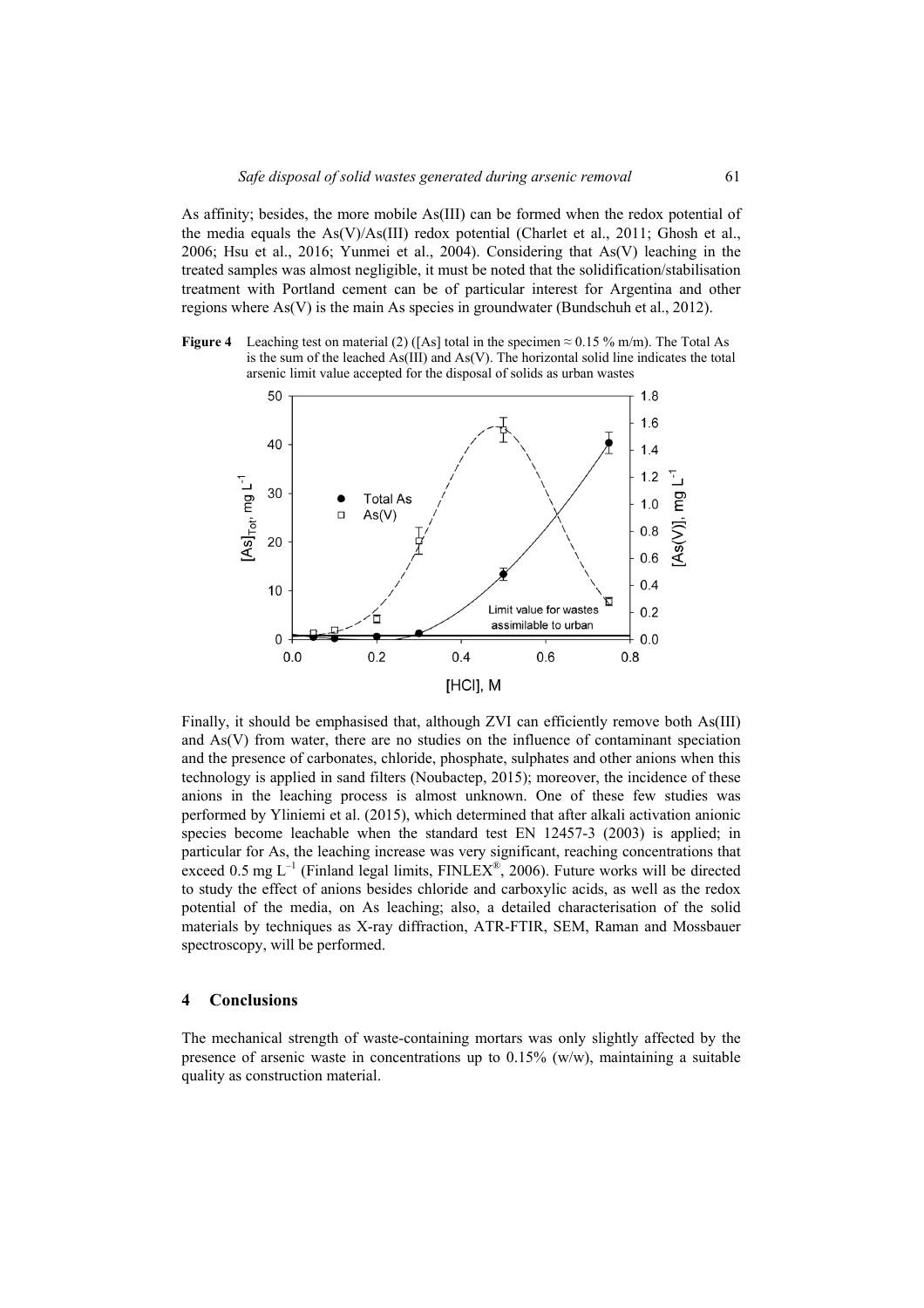Under normal leaching conditions, the limits to classify the waste stabilised and solidified with cement as hazardous waste were not reached.

Extreme conditions (HCl > 0.2 M) are required to exceed the 1 mg  $L^{-1}$  limit allowed for hazardous materials according to Argentine law.

For these reasons, it can be concluded that the stabilisation/solidification methodology is a suitable option for the final disposal of arsenic waste. In addition, its characteristics enable the use of such waste as construction material.

#### **Acknowledgements**

The authors would especially like to thank the Departments of Civil Engineering, Chemical Engineering and Basic Sciences: UDB-Chemistry, of Facultad Regional Buenos Aires, Universidad Tecnológica Nacional, in whose laboratories the tests described above were performed. This work was performed as part of the PID-UTN 1863 and PID-UTN Res. 262/15 projects.

## **References**

- Argentine Food Code (2007) *Cap. XII, Art. 982 983 kk*, http://www.anmat.gov.ar/alimentos/ codigoa/CAPITULO\_Xii.pdf (Accessed 18 July, 2016).
- Argentine Institute of Standardization and Certification (1994) IRAM 1570: *Mortars for Masonry*. D*etermining Consistency*. *Method Runoff*, Argentina, IRAM.
- Argentine Institute of Standardization and Certification (2006) *IRAM 1622: Portland Cement. Determination of Mechanical Strength*, Argentina, IRAM.
- Bardach, A.E., Ciapponi, A., Soto, N., Chaparro, M.R., Calderon, M., Briatore, A., Cadoppi, N., Tassara, R. and Litter, M.I. (2015) 'Epidemiology of chronic disease related to arsenic in Argentina: a systematic review', *Science of the Total Environment*, Vol. 538, pp.802–816.
- Bates, E. and Hills, C. (2015) *Stabilization and Solidification of Contaminated Soil and Waste: A Manual of Practice*, USEPA.
- Bordoloi, S., Nath, M. and Dutta, R.K. (2013) 'pH-conditioning for simultaneous removal of arsenic and iron ions from groundwater', *Process Safety and Environmental Protection*, Vol. 91, pp.405–414.
- Bundschuh, J., Litter, M.I., Parvez, F., Roman-ross, G., Nicolli, H.B., Jean, J.S., Liu, C.W., Lopez, D., Armienta, M.A., Guilherme, L.R.G., Gómez Cuevas, A., Cornejo, L., Cumbal, L. and Toujaguez, R. (2012) 'One century of arsenic exposure in Latin America: a review of history and occurrence from 14 countries', *Science of The Total Environment*, Vol. 429, pp.2–35.
- California Environmental Protection Agency, California Code (CAL-WET) (1982) *CAL-WET: California Waste Extraction Test.*
- Chan, C-M. and Azhar, A. (2015) 'Using bottom ash as filler material in fine-grained dredged marine soil solidification: determination of optimal dosage', *Electronic Journal of Geotechnical Engineering*, Vol. 20, pp.12525 – 12533.
- Charlet, L., Morin, G., Rose, J., Wang, Y., Auffan, M., Burnol, A. and Fernandez-martinez, A. (2011) 'Reactivity at (nano)particle-water interfaces, redox processes and arsenic transport in the environment', *Comptes Rendus Geoscience*, Vol. 343, pp.123–139.
- Chen, H.W., Frey, M.M., Clifford, D., McNeill, L.S. and Edwards, M. (1999) 'Arsenic treatment considerations', *Journal of the American Water Works Association*, Vol. 91, No. 3, pp.74–85.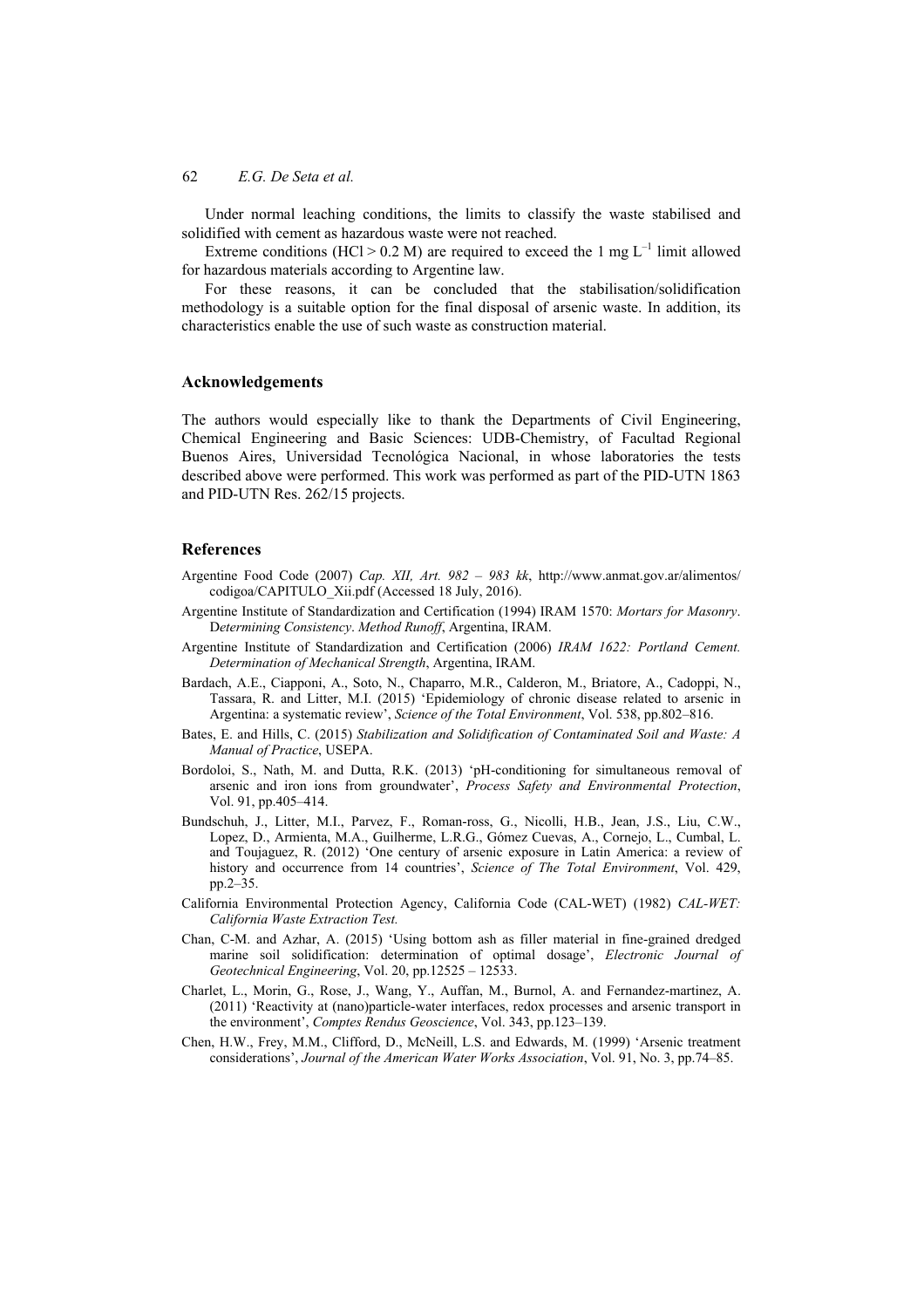- Clancy, T.M., Hayes, K.F. and Raskin, L. (2013) 'Arsenic waste management: a critical review of testing and disposal of arsenic-bearing solid wastes generated during arsenic removal from drinking water', *Environmental Science and Technology*, Vol. 47, pp.10799–10812.
- EN 12457-3 (2003) *Spanish Association for Standardisation and Certification*, Two Stage Batch Test at a Liquid to Solid Ratio of 2 l/Kg and 8 l/Kg for Materials with High Solid Content and with Particle Size Below 4 Mm (Without Or with Size Reduction), in Characterization of Waste. Leaching. Compliance Test for Leaching of Granular Waste Materials and Sludges, Aenor (EN 12457-3:2003).
- Fernández Olmo, I., Chacon, E. and Irabien, A. (2001) 'Influence of lead, zinc, iron (III) and chromium (III) oxides on the setting time and strength development of Portland cement', *Cement and Concrete Research*, Vol. 31, pp.1213–1219.
- Fernández-jiménez, A., Palomo, A., Macphee, D.E. and Lachowski, E.E. (2005) 'Fixing arsenic in alkali-Activated cementitious matrices', *Journal of the American Ceramic Society*, Vol. 88, pp.1122–(1126)
- Finlex® (2006) *Translations of Finnish Acts and Decrees*, 591/2006 English http://www.finlex. fi/en/laki/kaannokset/2006/en20060591.pdf (Accessed 30 July, 2016).
- Fu, F., Dionysiou, D.D. and Liu, H. (2014) 'The use of zero-valent iron for groundwater remediation and wastewater treatment: a review', *Journal of Hazardous Materials*, Vol. 267, pp.194–205.
- Geucke, T., Deowan, S.A., Hoinkis, J. and Pätzold, Ch. (2009) 'Performance of a small-scale RO desalinator for arsenic removal', *Desalination*, Vol. 239, pp.198–206.
- Ghosh, A., Mukiibi, M., Sáez, A.E. and Ela, W.P. (2006) 'Leaching of arsenic from granular ferric hydroxide residuals under mature landfill conditions', *Environmental Science and Technology*, Vol. 40, pp.6070–6075.
- Hsu, L-C., Chen, K-Y., Chan, Y-T., Deng, Y., Hwang, C-E., Liu, Y-T., Wang, S-L., Kuan, W-H. and Tzou, Y-M. (2016) 'MS title: catalytic oxidation and removal of Arsenite in the presence of Fe ions and zero-valent al metals', *Journal of Hazardous Materials*, Vol. 317, pp.237–245.
- Lenoble, V., Deluchat, V., Serpaud, B. and Bollinger, J.C. (2003) 'Arsenite oxidation and arsenate determination by the molybdene blue method', *Talanta*, Vol. 61, pp.267–276.
- Litter, M.I., Sancha, A.M. and Ingallinella, A.M. (2010) *Tecnologías Económicas Para El Abatimiento De Arsénico En Aguas*, Iberoarsen, Cyted (ed.), Argentina.
- Mahzuz, H.M.A., Alam, R., Alam, M.N., Basak, R. and Islam, M.S. (2009) 'Use of arsenic contaminated sludge in making ornamental bricks', *International Journal of Environmental Science and Technology*, Vol. 6, pp.291–298.
- Mak, M.S.H., Rao, P.H. and Lo, I.M.C. (2009) 'Effects of hardness and alkalinity on the removal ofarsenic(V) from humic acid-deficient and humic acid-rich groundwater by zero-valent iron', *Water Research*, Vol. 43, pp.4296–4304.
- Mamindy-pajany, Y., Hurel, C., Marmier, C. and Romeo, M. (2011) 'Arsenic (V) adsorption from aqueous solution onto goethite, hematite, magnetite and zero-valent iron: effects of pH, concentration and reversibility', *Desalination*, Vol. 281, pp.93–99.
- Meichtry, J.M., De Seta, G.E., Reina, F.D., Mugrabi, F., Domingo, E. and Castiglia, M.D. (2015) 'Remoción de arsénico en agua mediante materiales de bajo costo y segura disposición final', *Proyecciones*, Vol. 13, pp.47–58.
- Ministry of Social Development and Environment (1993) *National Decree* 831*/*93 *Regulating Law*  24. 051, *Annex V*, Argentina, http://www2.medioambiente.gov.ar/mlegal/residuos/dec831/ dec831\_93.htm (Accessed 19 July 2016).
- Ministry of Social Development and Environment (2001) *Resolution* 97*/*01, *Annex III*, Argentina, http://www2.medioambiente.gov.ar/mlegal/agua/res97\_01/res97\_01.htm (Accessed 19 July 2016).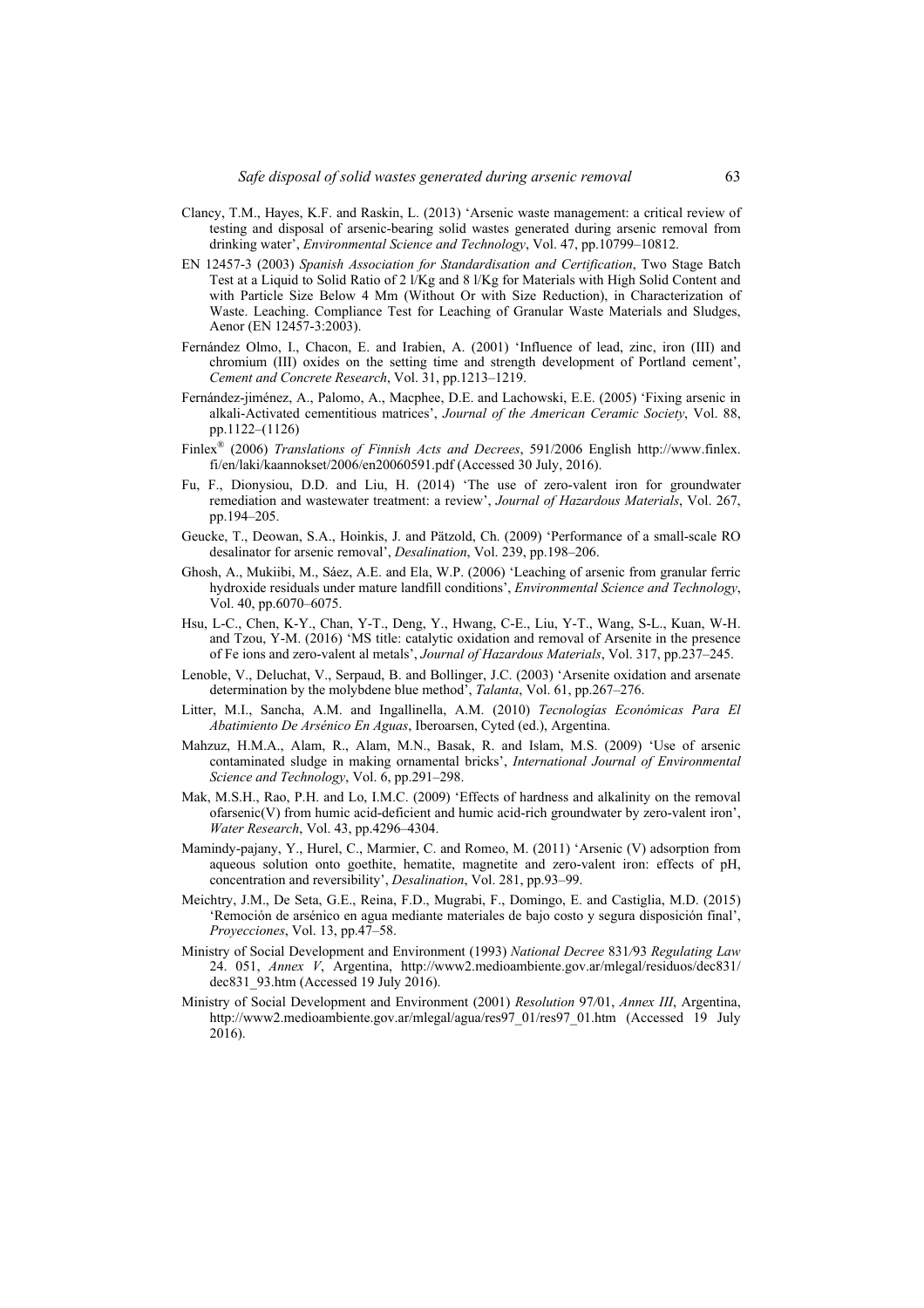- Minocha, A.K. and Bhatnagar, A. (2007) 'Immobilization of arsenate  $(As<sup>5+</sup>)$  ions in ordinary Portland cement: influence on the setting time and compressive strength of cement', *Research Journal of Environmental Toxicology*, Vol. 1, pp.45–50.
- National Ready Mixed Concrete Association (NRMCA CIP-16) (2000) *Concrete in Practice* 16*: Flexural Strength Concrete*, NRMCA–CIP-16, http://www.nrmca.org/aboutconcrete/cips/ 16p.pdf (Accessed 21 July 2016).
- Noubactep, C. (2015) 'Metallic iron for environmental remediation: a review of reviews', *Water Research*, Vol. 85, pp.114–123.
- Noubactep, C., Caré, S., Togue-Kamga, F., Schöner, A. and Woafo, P. (2010) 'Extending service life of household water filters by mixing metallic iron with sand', *CLEAN–Soil, Air and Water*, Vol. 38, pp.951–959.
- Paria, S. and Yuet, P.K. (2006) 'Solidification–stabilization of organic and inorganic contaminants using Portland cement: a literature review', *Environmental Reviews*, Vol. 14, pp.217–255.
- PASSIFy (2010) *Performance Assessment of Stabilized / Solidified Waste Forms, Final Report*', CL:AIRE Project RP.16, http://www.claire.co.uk/component/phocadownload/category/9 other-cl-aire-documents?download=308:rp.16-passify-final-project-report (Accessed 26 July, 2016).
- Rouf, M.A. and Hossain, M.D. (2003) *Effects of Using Arsenic-Iron Sludge in Brick Making*, Fate of Arsenic in the Environment, Bangladesh University of Engineering and Technology (BUET), Dhaka, Bangladesh and The United Nations University, Tokyo, Japan with assistance from ITN Centre, Bangladesh, pp.193–208, http://www.unu.edu/env/arsenic/ Dhaka2003/15-rouf.pdf (Accessed 21 July, 2016).
- Sarkar, A. and Paul, B. (2016) 'The global menace of arsenic and its conventional remediation– a critical review', *Chemosphere*, Vol. 158, pp.37–49.
- Smedley, P.L. and Kinniburgh, D.G. (2013) 'Chapter 12: arsenic in groundwater and the environment', in Selinus, O. (Eds.): *Essentials of Medical Geology*, Springer, London, UK.
- Su, C. and Puls, R.W. (2001) 'Arsenate and arsenite removal by zerovalent iron: kinetics, redox transformation and implications for in situ groundwater remediation', *Environmental Science and Technology*, Vol. 35, pp.1487–1492.
- Sullivan, C., Tyrer, M., Cheeseman, C.R. and Graham, N.J.D. (2010) 'Disposal of water treatment wastes containing arsenic–a review', *Science of the Total Environment*, Vol. 408, pp.1770–1778.
- United States Environmental Protection Agency (USEPA-LSP) (2012) *Liquid-Solid Partitioning as a Function of Extract pH Using a Parallel Batch Extraction Procedure*, LSP, EPA SW-846 Method (1313).
- United States Environmental Protection Agency (USEPA-TCLP) (1992) *Toxicity Characteristic Leaching Procedure*, TCLP, EPA SW-846 Method (1311).
- van Herck, P. and Vandecasteele, C. (2001) 'Evaluation of the use of a sequential extraction procedure for the characterization and treatment of metal containing solid waste', *Waste Management*, Vol. 21, pp.685–694.
- WHO (World Health Organization) (2008) *Guidelines for Drinking-Water Quality*, 3rd ed., Geneva, Switzerland.
- Wickramanayake, G.B., Cizerle, K. and Condit, W. (2003) *Treatment Options for Arsenic Wastes*, *Office of Solid Waste and Emergency Response Technology Innovation Office*, USEPA Workshop on Managing Arsenic.
- Yan, W., Ramos, M.A.V., Koel, B.E. and Zhang, W-X. (2012) 'As(III) 'Sequestration by iron nanoparticles: study of solid-Phase redox transformations with X-ray photoelectron spectroscopy'', *Journal of Physical Chemistry C.*, Vol. 116, pp.5303–5311.
- Yliniemi, J., Pesonen, J., Tiainen, M. and Illikainen, M. (2015) 'Alkali activation of recovered fuel–biofuel fly ash from fluidised-bed combustion: stabilisation/solidification of heavy metals', *Waste Management*, Vol. 43, pp.273–282.